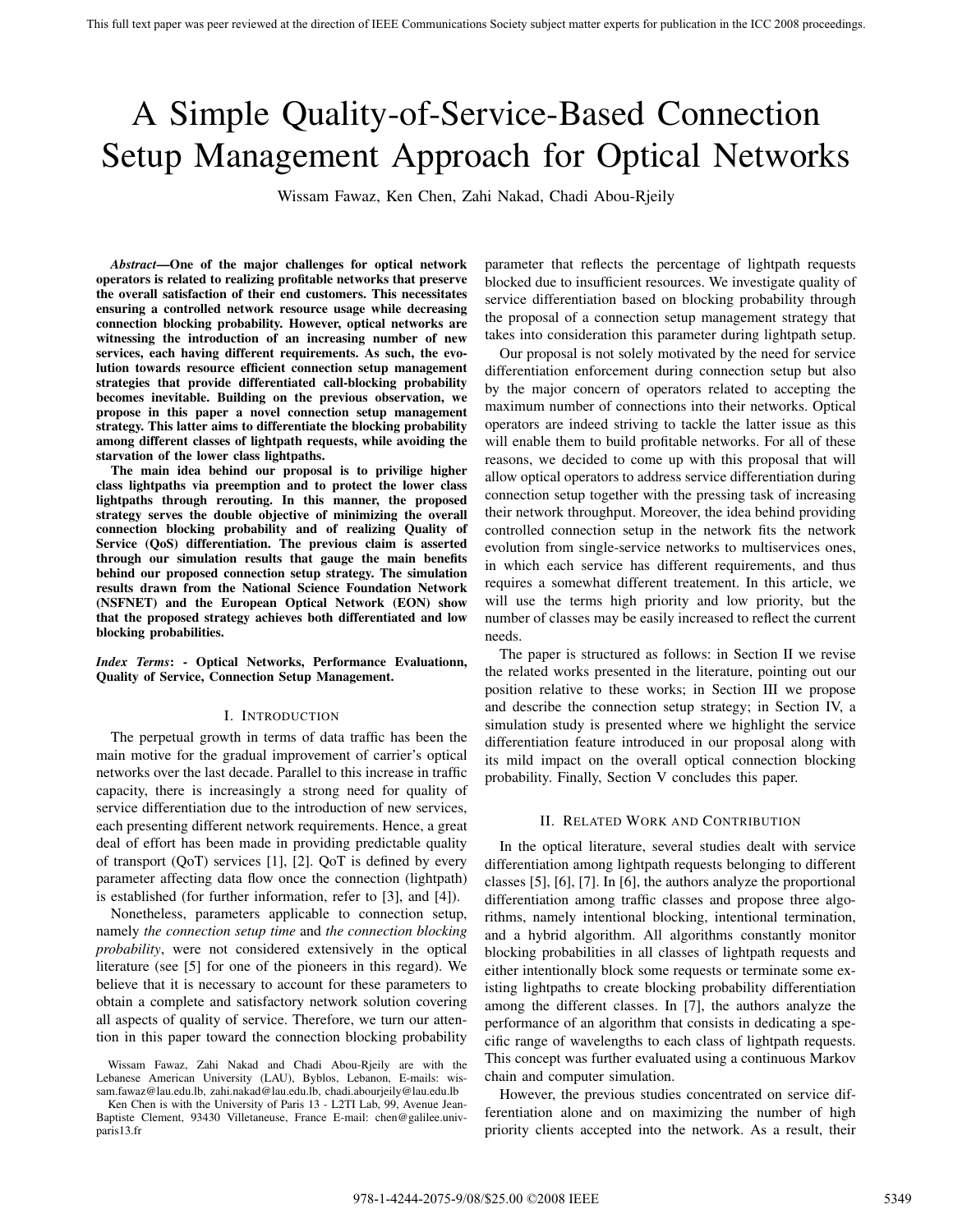proposed algorithms were not optimal so far as the network throughput is concerned. In fact, we believe that ensuring an efficient network resource usage involves both the maximization of the number of accepted high priority clients augmented with the reduction of the number of blocked low priority clients. As a distinguishing feature from the existing literature, we propose a novel connection setup management strategy that seeks to serve the largest number of high priority lightpath requests and avoids at the same time to penalize lower class clients. In order to increase the number of high priority connections accomodated by the network, we allow a blocked high priority client to preempt the already established lower class clients. Nonetheless, we prevent lower class clients from being devastated by the higher class ones through the adoption of a rerouting policy that reduces the number of preemptions performed in the network.

So, the proposed connection setup strategy is best described as a combination between a preemption policy and a rerouting policy, and is intended to provide the best results in terms of the blocking probability and carried load. Finally, it is important to note that we consider the rerouting policy as a major part of the connection setup management approach since it contributes enormously to the successful establishment of the lightpath requests.

### III. THE PROPOSED CONNECTION SETUP STRATEGY

For economical reasons, optical operators are attempting to ensure an efficient usage of their network resources and are striving for the minimization of network access blocking probability. Consequently, operators need to succeed in fulfilling the following recommendations:

- *•* The largest number of high priority clients is served, that is, most of these clients are provisioned in the network;
- *•* The minimum number of low priority clients is affected by the implementation of the previous recommendation.

We propose to meet the two objectives above through the deployment of our connection setup management approach. The proposed management model presents an efficient approach to the two recommendations by dealing with each one in a separate way. The different strategies that we define, in an attempt to tackle the issues above, are discussed in the following subsections.

#### *A. Preemption Strategies*

First, in order to increase the number of high priority clients accomodated by the network, we enable such clients to preempt lower priority ones under blocking conditions (due to network resource shortage for instance). We distinguish in that respect three main classes of preemption policies categorized according to their impact on lower priority clients:

- Soft preemption policy;
- Normal preemption policy;
- *•* Hard preemption policy.

This taxonomy is based on the degree of impact that the preemption strategy has on lower class clients; the more impact we have, the higher the hardness of the preemption strategy.

*1) Soft Preemption Strategy:* The preemption strategy is considered as *soft* when the set of lower priority connections that may be preempted by a given blocked high priority client is limited to those connections having the same destination as the given high priority client. More precisely, whenever the establishment of a high priority connection  $t_H$  originating at a certain node *A* is not possible, the soft preemption policy is activated. As a result, the set of already established lower priority connections *S<sup>L</sup>* departing from *A* and going to the same destination as  $t_H$  are examined, according to a decreasing order of their hop count. For each visited lower priority connection  $t_L$  in  $S_L$ , a test is performed to determine whether the preemption of  $t_L$  allows the accomodation of  $t_H$ . If this latter condition is true,  $t_L$  is preempted, and  $t_H$  is routed into the network. Otherwise, the tests continue with the remaining connections in *S<sup>L</sup>* until either *t<sup>H</sup>* is established, or the end of *S<sup>L</sup>* is reached. If at the end, all the tests fail, then  $t_H$  is blocked.

*2) Normal Preemption Strategy:* The sole difference between this strategy and the previous one is related to the size of  $S_L$ , the set of lower priority connections that are tested for preemption when a high priority connection request  $t$ <sup>*H*</sup> can not be accepted. In this case,  $S$ <sup>*L*</sup> is not limited to those lower priority connections whose destination is similar to that of  $t_H$ . Instead,  $S_L$  consists of all the lower priority connections that are originated at the same source node as *t<sup>H</sup>* irrespective of their destination. This strategy is thus defined as follows. Each low priority connection in *S<sup>L</sup>* is tested to see whether its preemption guarantees enough resources for the accomodiation of  $t_H$ . These tests pesist until either  $t_H$  is established or until the end of *S<sup>L</sup>* is reached. If at the end all the tests fail then  $t_H$  is blocked. We consider furthermore a variation of the *normal preemption strategy*. The main idea behind this strategy is to activate normal preemption only when the network resource utilization goes beyond a certain predefined threshold. This variation will be referred to as the *normal preemption with threshold* strategy.

*3) Hard Preemption Strategy:* The last preemption strategy is the so-called *hard preemption strategy*. This strategy is somewhat similar to the *normal preemption strategy*, where all the lower priority connections are visited during the preemption operation. However, the difference between these two strategies stems from the following observation. In this case, when we start going through the low priority connections in *SL*, we keep on preempting the examined connections as long as the establishment of  $t_H$  is not possible; as opposed to the previous case where we only preempt the sole low priority connection enabling the accomodation of  $t<sub>H</sub>$ . Consequently, several low priority connections in *S<sup>L</sup>* are preempted in a row either until all connections in *S<sup>L</sup>* have been considered or until  $t$ *H* has been established. This property reveals the hardness of the strategy with regard to the preemption of low priority clients.

## *B. Rerouting Strategy*

With the adoption of the preemption strategy as part of the proposed connection setup management approach, one problem remains unsolved. That is, lower class clients are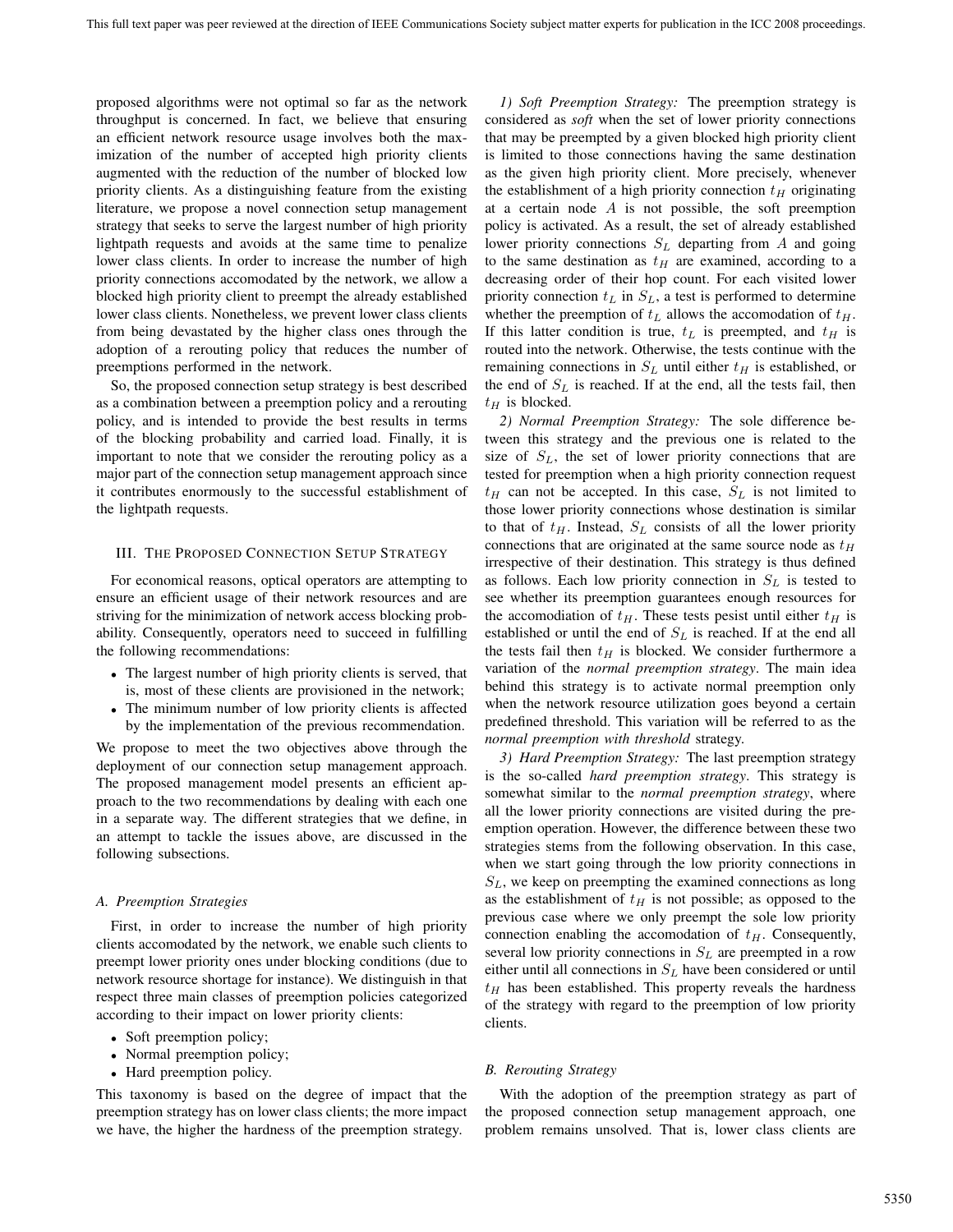

Fig. 1. Sample network topology: Rerouting example

not protected against the greediness of the higher priority clients resulting from preemption. To deal with this issue, we propose to complement the management approach with a rerouting strategy whose main purpose is to smooth the impact of preemption on lower priority clients. A lower class client is actually blocked when at least one of the following conditions holds:

- *•* There aren't enough resources to accomodate its lightpath request;
- *•* The lower priority connection is preempted by a higher class client.

Therefore, in order to protect lower class clients, resource usage must be continuously optimized taking into consideration the dynamic nature of the traffic in the network. This optimization makes more resources available for reuse by low and high priority clients and hence reduces the number of preemptions occuring in the network. We propose to achieve such dynamic resource adaptation and optimization through a novel rerouting strategy. The strategy consists mainly in redistributing network load from time to time to free up more capacity to be used by incoming connection requests. Whenever a connection  $t_n$  connecting node  $A$  to node  $B$  and whose number of hops is *n* (i.e. routed along *n* fiber links) leaves the network, the rerouting process is triggered. This involves rerouting all the connections between *A* and *B* and whose hop count is greater than *n* in order to fill up the unblocked capacity. In this respect, the connection  $t_{n+1}$  (if any) going from *A* to *B* and having a hop count of  $n + 1$  is rerouted first to occupy the resources that have been freed up by  $t_n$ . Then, any of the connections with hop count of  $n+2$ between *A* and *B* are rerouted to fill up the resources that have been liberated by  $t_{n+1}$ . This process is repeated until no further rerouting remains possible.

The proposed rerouting strategy is clarified furthermore through the following example. Let us consider the sample network topology depicted in Figure 1. For instance, suppose that the connection  $t_1$  routed along the fiber link  $A - E$ (denoted by direct path in Figure 1) departs. According to our proposed rerouting strategy, all the remaining connections between  $A$  and  $E$  that occupy more fiber links than  $t_1$  will be rerouted. The connection routed along the path *A−B−E* will be rerouted first to occupy the path *A−E*, then *A−C−D−E*



Fig. 2. Reference network topologies used in simulations

will be rerouted along the liberated path  $A - B - E$ . The activation of the proposed rerouting strategy results in the liberation of 3 fiber links, namely *A−C*, *C − D*, and *D −E*, as opposed to the 1 fiber link  $(A - E)$  freed up when the rerouting strategy is not deployed. These fiber links may be used by future incoming connections, and the throughput is thus increased.

The next section investigates the impact of the proposed model on the blocking probability experienced by the different classes of clients. The performed simulation study reinforces our argument stating that the proposed management approach is able to increase the number of accpeted high priority clients while decreasing the number of penalized lower class clients.

# IV. SIMULATION STUDY

# *A. Simulation Scenario*

All subsequent results have been obtained based on the two well-known network topologies: the National Science Foundation Network (NSFNET) (lower side of Figure 2) and the European Optical Network (EON) (upper side of Figure 2). Data regarding their physical topologies were taken from Ref. [8] and Ref. [9], respectively. NSFNET has 24 nodes and 43 bidirectional links, while EON has 19 nodes and 39 bidirectional links.

Each connection request is for a point-to-point optical circuit (lightpath) able to carry a randomly generated capacity from the source optical termination to the destination termination. In our simulation model, we consider a dynamic traffic type with the assumption that the connection-arrival process is Poisson and the connection-holding time follows a negative exponential distribution. Following the guidelines presented in [10],  $10^6$  connection requests are simulated in every experiment. They are uniformly distributed among all node pairs and between two priority levels, namely high priority (denoted hereafter by *Gold*) and low priority (denoted by *Silver*). The average connection-holding time is normalized to unity, and the cost of any link is unity. The routing algorithm used was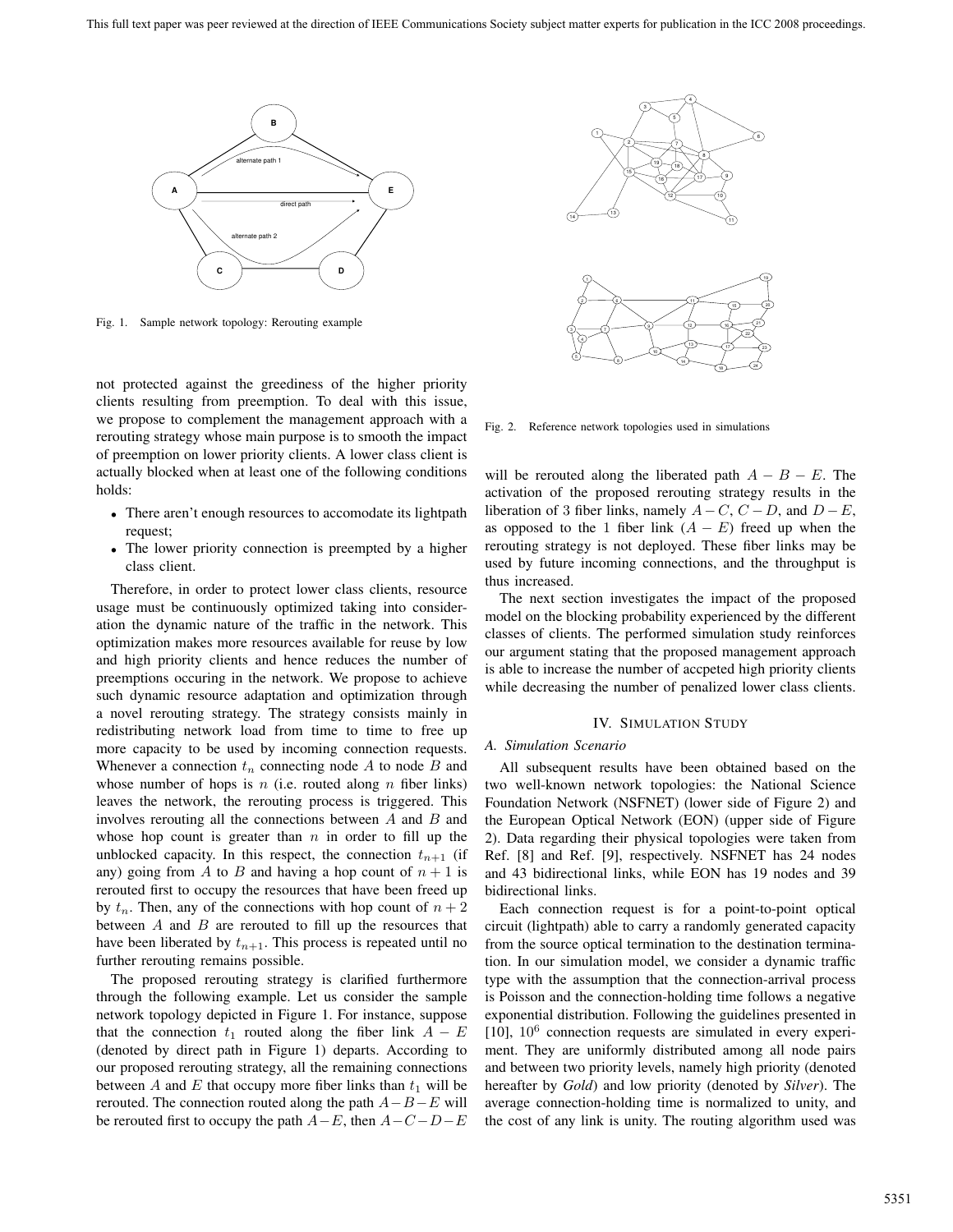

Fig. 3. NSFNET: Gold blocking probability (upper side); Silver blocking probability (lower side)

the shortest path routing with first-fit wavelength assignment. Finally, each link carried 8 wavelengths in each direction and lightpaths are not necessarily wavelength continuous.

The simulation results were obtained using a proprietary C++ based discrete event simulator and each resulting value has been calculated over multiple simulations to achieve very narrow 97.5 % confidence intervals.

### *B. Illustrative Numerical Results*

The main objective of the simulation study is to first assess and compare the performance of the different preemption policy strategies that have been already presented. Then, we determine the benefits of combining these strategies with the rerouting strategy (described in Section III) yielding the proposed connection setup management approach.

*1) Performance of preemption strategies (first setting):* The first set of results is relevant to the case where only preemption policies are enforced in the optical network. Figure 3 (upper side) plot the blocking probability of the gold connections versus the network load when the different preemption schemes are applied in the NSFNET topology. We observe that when no preemption is performed in the network, the number of blocked gold connections increases drastically as the network offered becomes higher. On the other hand, the improvement in the number of accepted gold connections achieved by the soft



Fig. 4. EON: Gold blocking probability (upper side); Silver blocking probability (lower side)

preemption strategy prevails for high network loads. This can be easily explained by the higher probability of finding a silver connection, with the same destination as the gold connection, to preempt when the network load increases. Moreover, the number of blocked gold connections can be reduced to more than half with both the normal and hard preemption strategies. This substantial gain is expected since the preempted silver connections in these cases are no more limited to those having the same destination as the gold connection (Figure 3).

The performance of both the normal and hard preemption strategies is close for low network load. But for high load more silver connections are preempted by the hard preemption strategy until reaching the possibility of establishing the gold connection. This fact is asserted by Figure 3 (lower side) that depicts silver blocking probability as a function of the network load for the NSFNET topology case. Finally, it is interesting to observe the behavior of the *normal preemption with threshold* strategy, meaning that no preemption is allowed unless the network usage ratio goes beyond a certain threshold. The impact of such a strategy with a threshold that we chose to be 70% (refer to Figure 3) shows reasonable performance. this is especially true since for low network load it behaves like a no preemption strategy, and for higher load the policy converges toward a normal preemption strategy.

The same reasoning applies for the results derived based on